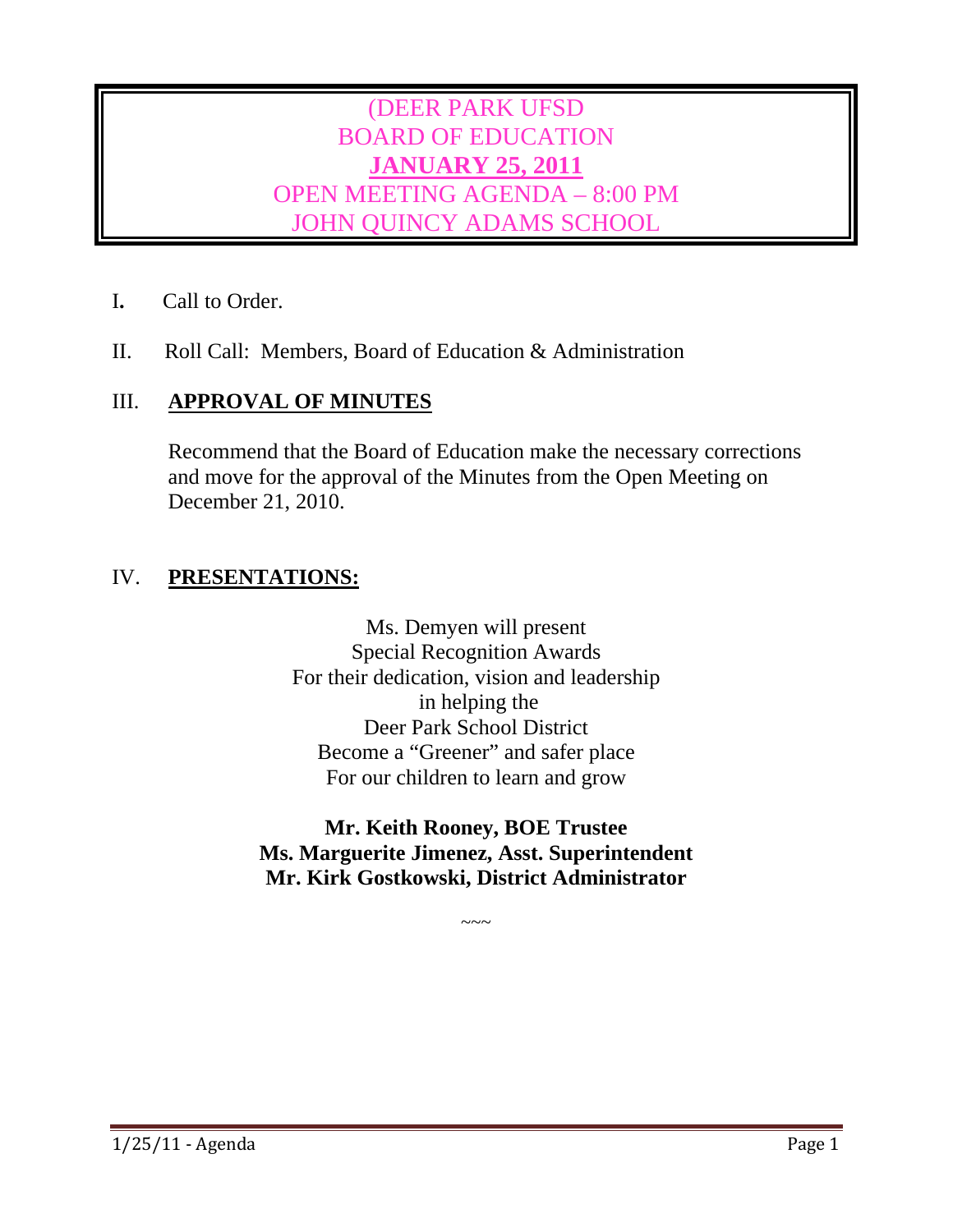# *Dr. Jeff Dailey, C.A. of Fine and Performing Arts will present Music Awards*

# **TRI-M HONOR SOCIETY**

 Brian Bartley Faith Ahmed Marie Racano Kevin Tresselt Safra Bacchus Emma Rosenthal Diana Cotrone Catherine Xie Tevin Otero Cassie Thaw Nicholas Carioscia Crystal Zabas Keren Sheridan Erica McKitty Joseph Gimonna

Nirvana Goberdhan Alexander Stephanie

# **NYSCAME ALL-COUNTY ENSEMBLES**

 Amanda Burns Diana Cotrone Jesse Pimpinella Brian Bartley Catherine Xie

# **LONG ISLAND STRING FESTIVAL ORCHESTRA**

 Catherine Xie Noah Roff Nicholas Dimodia Juliet Quirindongo

# **SCMEA ALL-COUNTY ENSEMBLES**

 Alexander Stephani Faith Ahmed Crystal Harris Noah Roff Christopher Zieris Trevor Bernard John Dimodica Justin Napolitano Vincent Verdile Kimberly Blair Olivia Grizzle Sam Henkel Mauricio Montes Lexxi Saal Sydney Staton Dana Buquicchio Francesca Powers Joseph Giammona Mayedun Ogunsanwo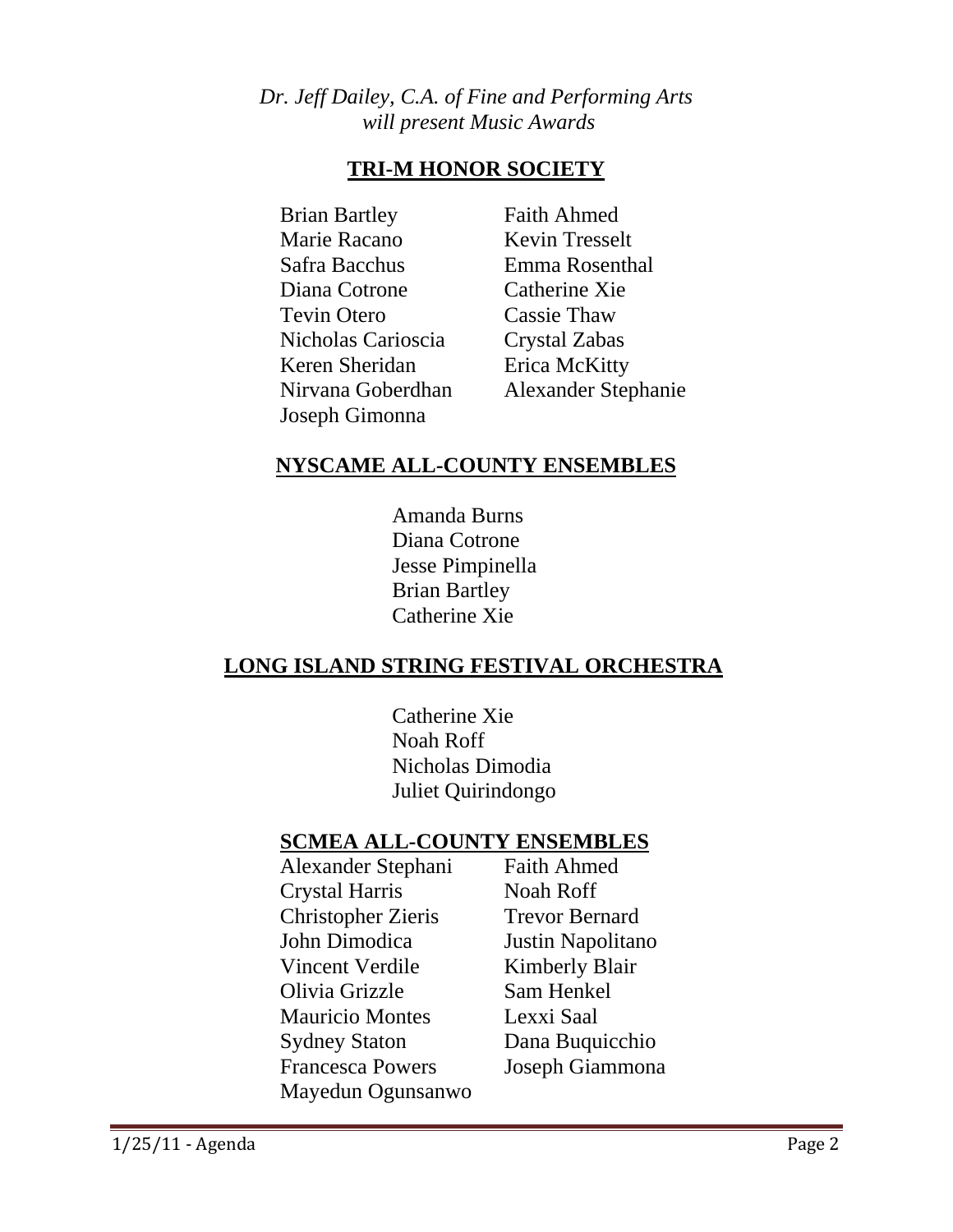# **PEAK FESTIVAL**

 Kristen Alo Christopher Burke Sam Canonica Amaya Castor Alexandria Costanza Julie DeBiase Rebecca Fox Julianna Monaco Katelyn Reuss

# V. **NEW BUSINESS**

# **1. FURNITURE DONATION TO ABRAHAM LINCOLN SCHOOL**

*Recommend that the Board of Education approve the following resolution:* 

RESOLVED, that Mr. and Mrs. Frank Smith have generously donated a leather couch to the Abraham Lincoln school to be used in the student recreation area.

BE IT FURTHER RESOLVED, that the Board of Education accepts this gift with much appreciation.

# **2. MONETARY DONATION TO JOHN F. KENNEDY SCHOOL**

*Recommend that the Board of Education approve the following resolution:* 

RESOLVED, that the Board of Education will accept a check for \$1,181.20 from Box Tops for Education program.

IT IS FURTHER RESOLVED, that this check will be deposited into the JFK Spirit Account.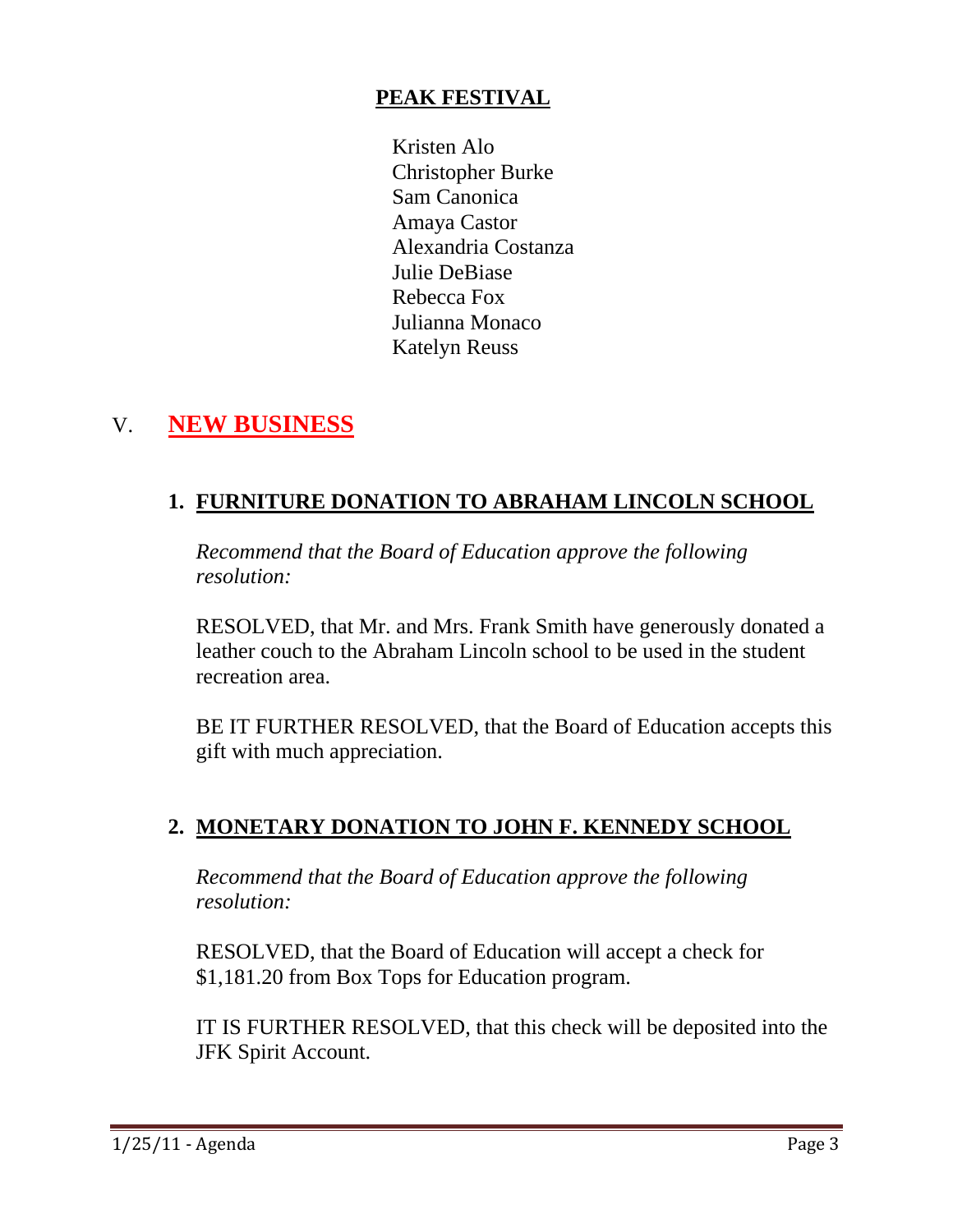# **3. SECOND READING AND APPROVAL – POLICY # 8505 – Meal Charge**

*Recommend that the Board of Education approve the following resolution:* 

RESOLVED, that this policy shall be included as accepted and adopted by the Board of Education and placed in the Board of Education policy manual.

Policy #8505 – Meal Charge

# VI. **APPROVAL OF SCHEDULES**

*Recommend, that the Board of Education approve the following Schedules collectively:* 

# **NON-INSTRUCTIONAL**

## **SCHEDULE -- CS --CHANGE OF SALARY/ STATUS (Non-Instructional)**

**Thomas Grygo** Deer Park High School Position: Night Custodian Salary/Step: Effective Date(s): 11/29/2010 - 12/23/2010 REQUEST FOR DIFFERENTIAL PAY BEGINNING 12/16/10

## **SCHEDULE -- NN --APPOINTMENTS (Non-Instructional)**

**Shannon Casey** Deer Park High School Position: Lifeguard/Swim Instructor Salary/Step: \$9.55/hr Effective Date(s):  $1/12/2011$ 

## **SCHEDULE -- NNPS --PER DIEM SUBSTITUTES (Non-Instructional)**

## **Andre Hobbs**

District Wide Position: Substitute Cafeteria Aide Salary/Step: \$8.00/hr Effective Date(s):  $1/12/2011$ This is in addition to his position as a bus aide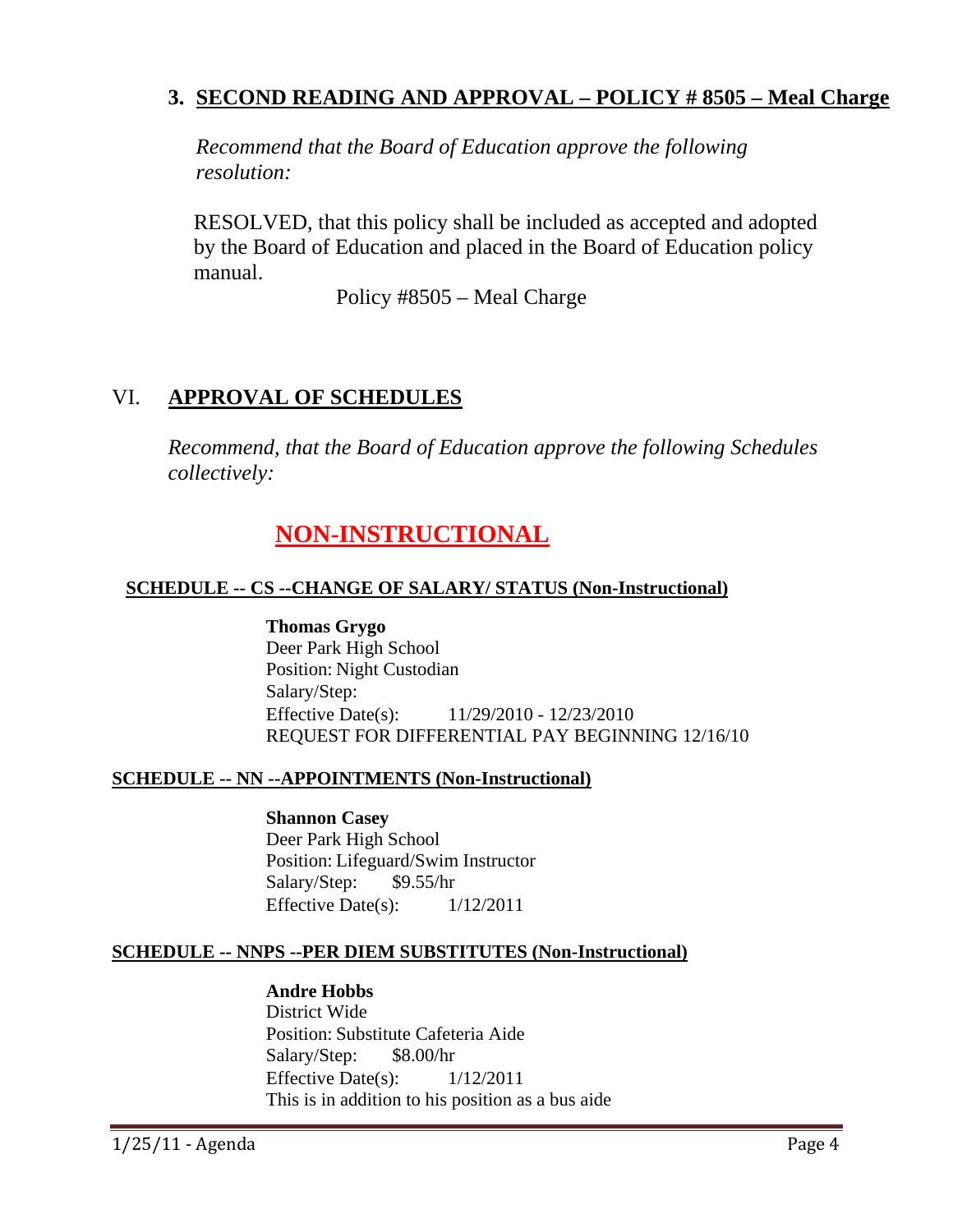#### **Vito Rebecca**

Transportation Position: Substitute Bus Driver Salary/Step: \$20.15/hr Effective Date(s):  $1/12/2011$ 

## **Christina Sikalas**

District Wide Position: Substitute Cafeteria Aide Salary/Step: \$8.00/hr Effective Date(s):  $1/12/2011$ 

#### **Jennifer Wayne**

District Wide Position: Substitute Cafeteria Aide Salary/Step: \$8.00/hr Effective Date(s):  $1/12/2011$ This is in addition to her position as a bus aide

## **SCHEDULE -- OO --RESIGNATIONS / RETIREMENTS / REMOVALS / TERMINATIONS (Non-Instructional)**

## **Jennifer Fortune**

District Wide Position: Substitute Cafeteria Aide Salary/Step: Effective Date(s): 1/5/2011 Resignation. No outstanding obligation to the district.

#### **Christina Sikalas**

Transportation Position: Bus Aide Salary/Step: Effective Date(s): 1/6/2011 Resignation. No outstanding obligation to the district

#### **Vincent Vitale**

Transportation Position: Substitute Bus Driver Salary/Step: Effective Date(s):  $11/22/2010$ Termination. No outstanding obligation to the district.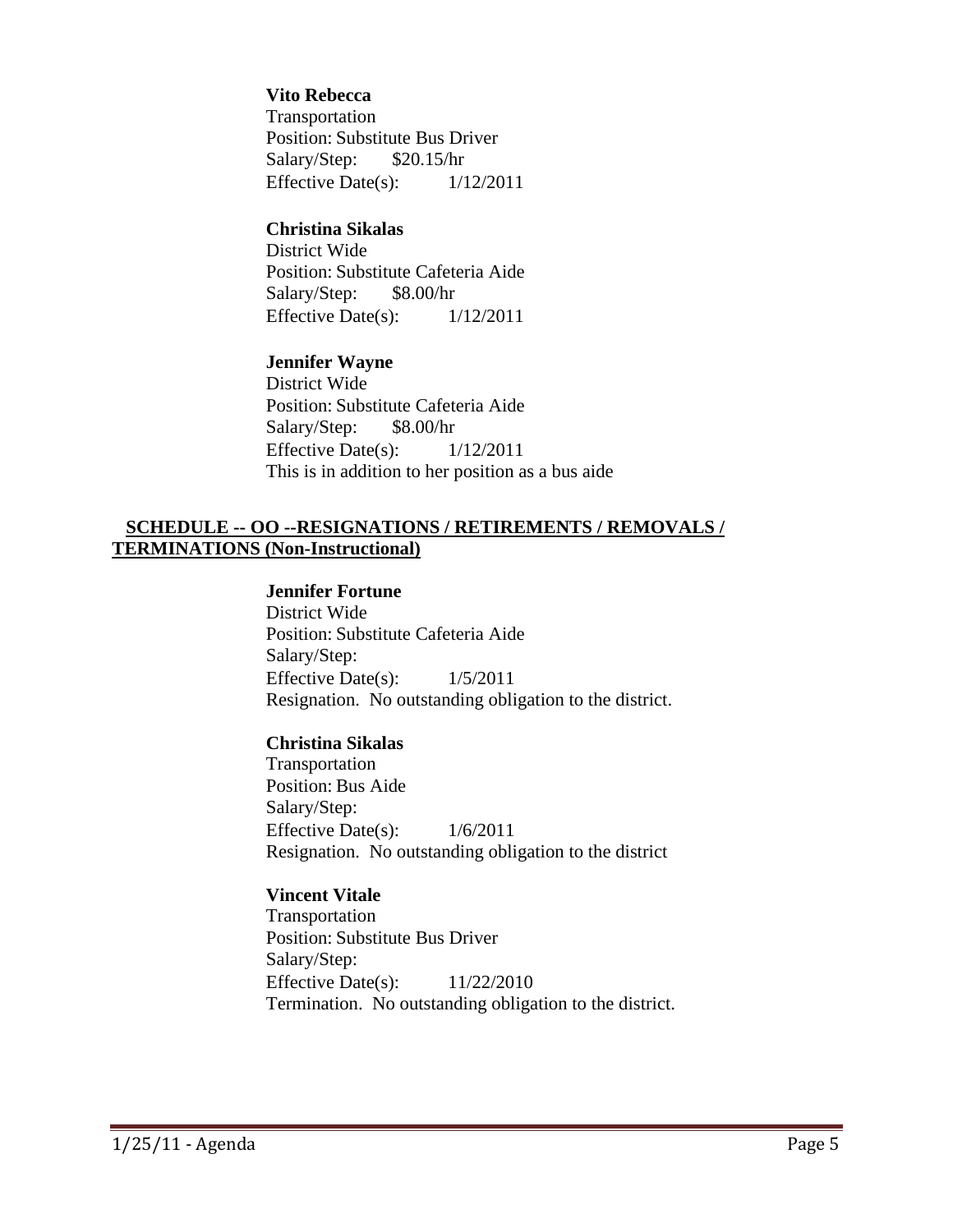#### **Michelle Zeblisky**

Deer Park High School Position: Sr. Lifeguard Salary/Step: Effective Date(s): 12/7/2010 Resignation. No outstanding obligation to the district.

## **SCHEDULE -- QQ --LEAVES OF ABSENCE (Non-Instructional)**

#### **Joyce Alvino**

Transportation Position: Bus Driver Salary/Step: Effective Date(s): 1/7/2011 - 1/14/2011 Unpaid FMLA

#### **Lynn Billingham**

St. Cyril Position: Nurse Salary/Step: Effective Date(s): 12/17/2010 - 1/11/2011 Medical Leave of Absence under FMLA

#### **Thomas Fanning**

Memorial Position: Maintenance Salary/Step: Effective Date(s): 1/8/2011 - 2/7/2011 Extension of Medical Leave of Absence FMLA

#### **Josephine Gambale**

Transportation Position: Bus Aide Salary/Step: Effective Date(s): 11/30/2010 - 1/17/2011 CHANGE of LOA (returning early) 11/30/10-12/16/10 Sick FMLA 12/17/10-1/17/11 Unpaid Remainder of FMLA

## **Thomas Grygo**

Deer Park High School Position: Night Custodian Salary/Step: Effective Date(s): 11/29/2010 - 12/23/2010 11/29/10-12/15/10 Sick Leave (FMLA) 12/16/10-12/23/10 Unpaid Leave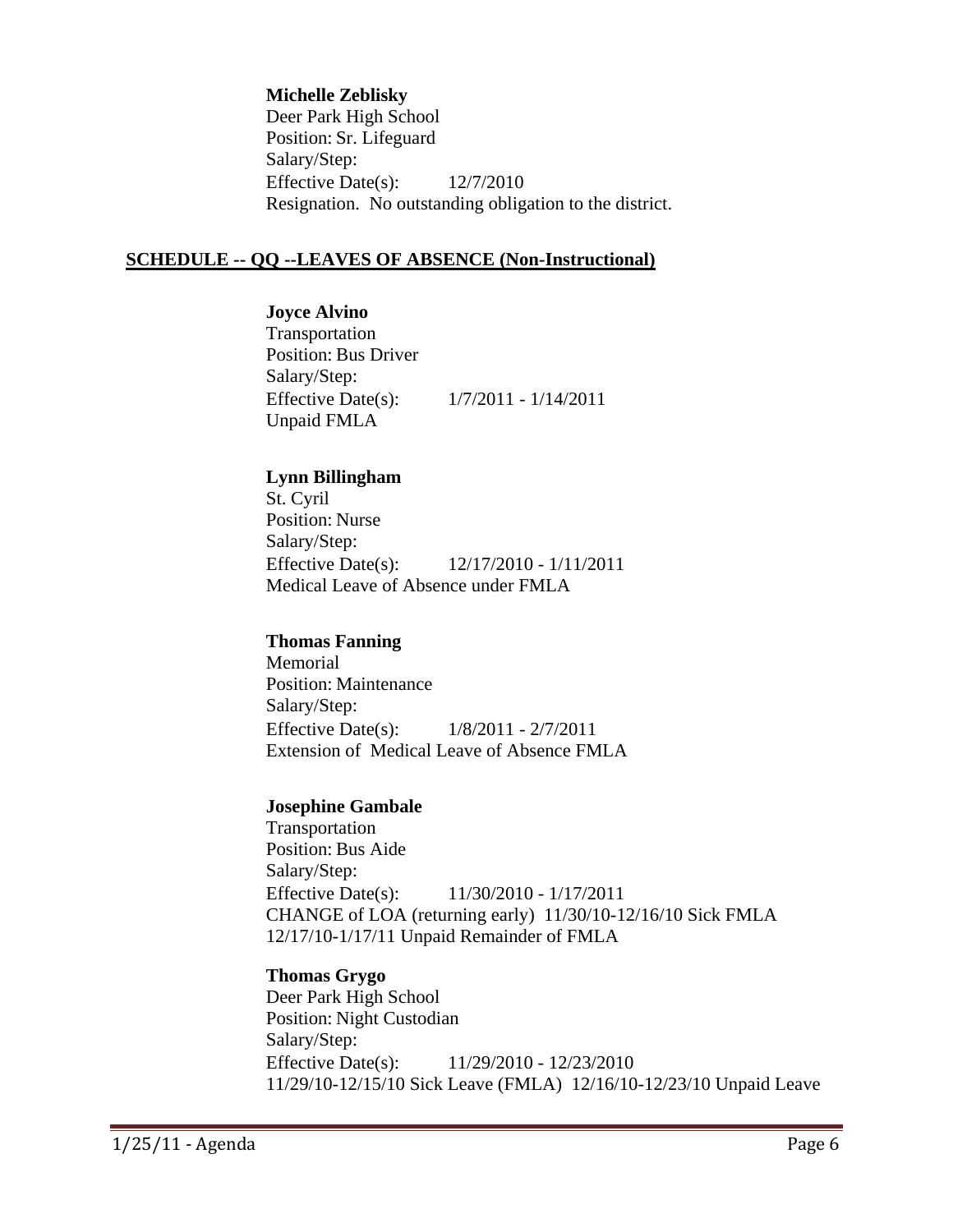#### **Thomas Grygo**

Deer Park High School Position: Night Custodian Salary/Step: Effective Date(s): 12/24/2010 - 1/28/2011 Extension of Medical Leave of Absence (differential pay only) FMLA

## **Leonard, Pistone Jr.**

May Moore School Position: Head Custodian Salary/Step: Effective Date(s): 1/4/2011 - 2/23/2011 Paid Medical Leave of Absence FMLA

#### **Greg Stengel**

John F Kennedy Intermediate School Position: Custodian Salary/Step: Effective Date(s): 12/16/2010 - 1/16/2011 Sick leave of Absence FMLA

#### **Greg Stengel**

John F Kennedy Intermediate School Position: Custodian Salary/Step: Effective Date(s): 1/17/2011 - 2/4/2011 Extension of medical leave of absence (unpaid)

#### **SCHEDULE -- TRN --TRANSFERS (Non-Instructional)**

#### **Steven Borkofsky**

Abraham Lincoln School Position: Head Custodian Salary/Step: Effective Date(s): 1/3/2011 TRANSFER FROM MAYMOORE BACK TO LINCOLN

#### **Leonard Pistone Jr.**

May Moore School Position: Head Custodian Salary/Step: Effective Date(s):  $1/3/2011$ TRANSFER FROM LINCOLN BACK TO MAY MOORE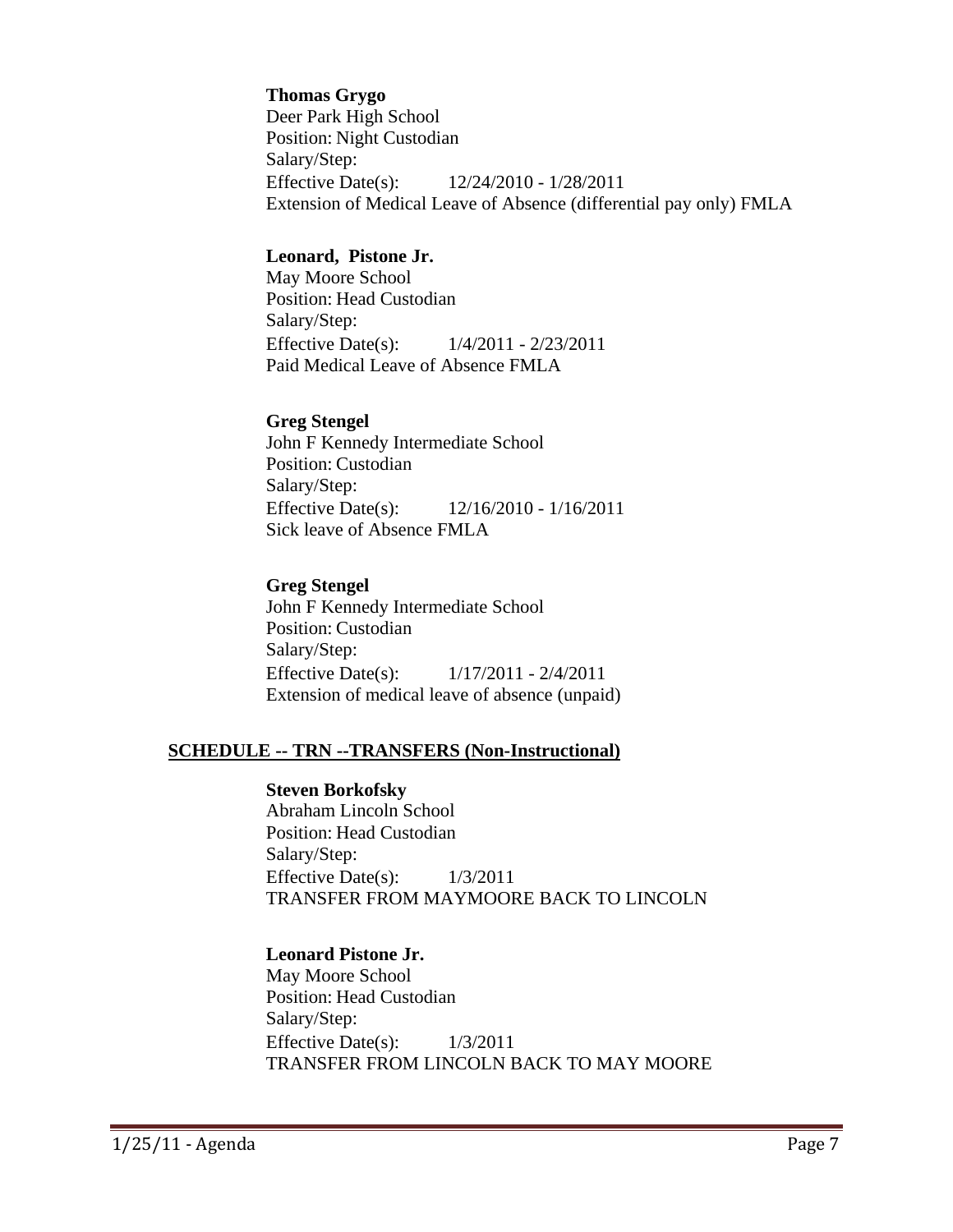# **INSTRUCTIONAL**

## **SCHEDULE -- LR --LONG TERM SUBSTITUTE / LEAVE REPLACEMENT (LR) APPOINTMENTS (Instructional)**

#### **Dena Hermanek**

Deer Park High School Position: Long Term Sub (LR) Additional .2 World Language Teacher Salary/Step: \$53,732 BA/Step 3 Effective Date(s): 1/3/2011 - 4/1/2011 Salary prorated at \$3,278

#### **Meghan Mitchell**

May Moore School Position: Long Term Substitute (LR) Elementary Salary/Step: \$49,509 BA/Step 1 Effective Date(s): 12/20/2010 - 2/18/2011 Salary prorated at \$10,396.89

#### **Susan Rus**

Robert Frost Middle School Position: Long Term Sub (LR) Art Salary/Step: \$54,481 Effective Date(s): 12/13/2010 - 1/14/2011 Extension of LR position. Salary prorated at \$5,993

#### **Susan Rus**

Robert Frost Middle School Position: Long Term Sub (LR) Art Teacher Salary/Step: \$54,481 Effective Date(s): 1/15/2011 - 3/25/2011 Extension of L/R position. Salary prorated @ \$11,986

#### **SCHEDULE -- N --PROBATIONARY TEACHER (Instructional)**

#### **Edward Johntry**

Abraham Lincoln School Position: Special Education Teacher Salary/Step: \$54,481 MA/Step 1 Effective Date(s): 1/3/2011 - 1/2/2014 Salary prorated at \$32,688.60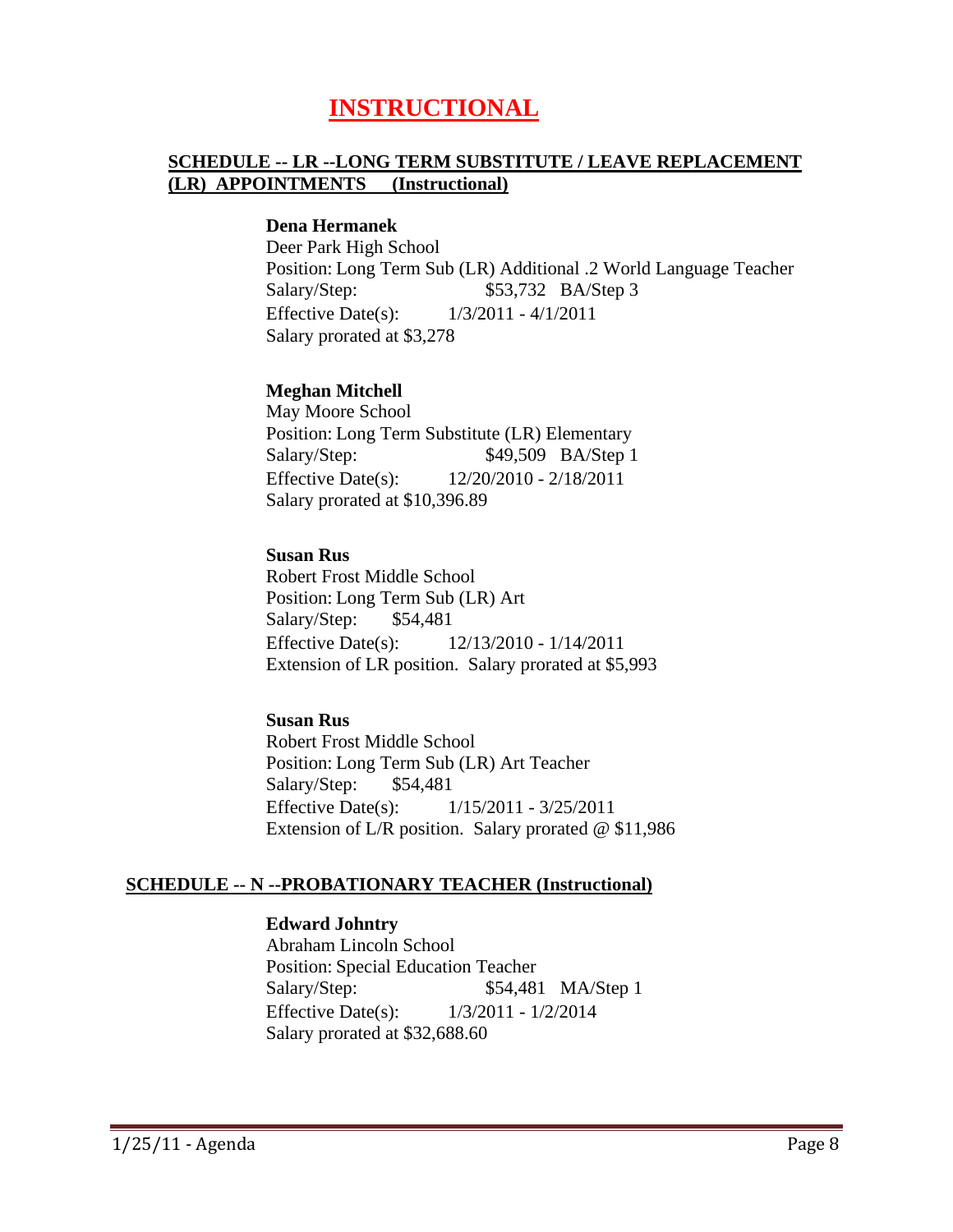## **SCHEDULE -- NPS --PER DIEM SUBSTITUTES (Instructional)**

#### **Michael Gibbs**

District Wide Position: Per-Diem Substitute Teacher Salary/Step: \$100/day Effective Date(s):  $1/26/2011$ Certification: Social Studies 7-12

## **Jessica Howell**

District Wide Position: Per-Diem Substitute Teacher Salary/Step: \$100/day Effective Date(s):  $1/19/2011$ Certifications: Literacy (B-6), Childhood Ed (1-6), Early Child Ed (B-2), Students w/ Dis (B-2), Students w Dis (1-6)

## **Anthony Sarmiento**

District Wide Position: Per-Diem Substitute Teacher Salary/Step: \$100/day Effective Date(s):  $1/26/2011$ Certification in Physical Education pending

## **Jeffrey Wade**

John F Kennedy Intermediate School Position: Per-Diem Substitute Salary/Step: \$100/day Effective Date(s): 1/24/2011 - 2/7/2011 Certification: Childhood Ed 1-6

## **SCHEDULE -- O --RESIGNATIONS / RETIREMENTS / REMOVALS / TERMINATIONS (Instructional)**

#### **Nicholas Thomson**

Robert Frost Middle School Position: .5 Teaching Assistant Salary/Step: Effective Date(s): 1/3/2011 Termination due to failure to respond or report to work after LOA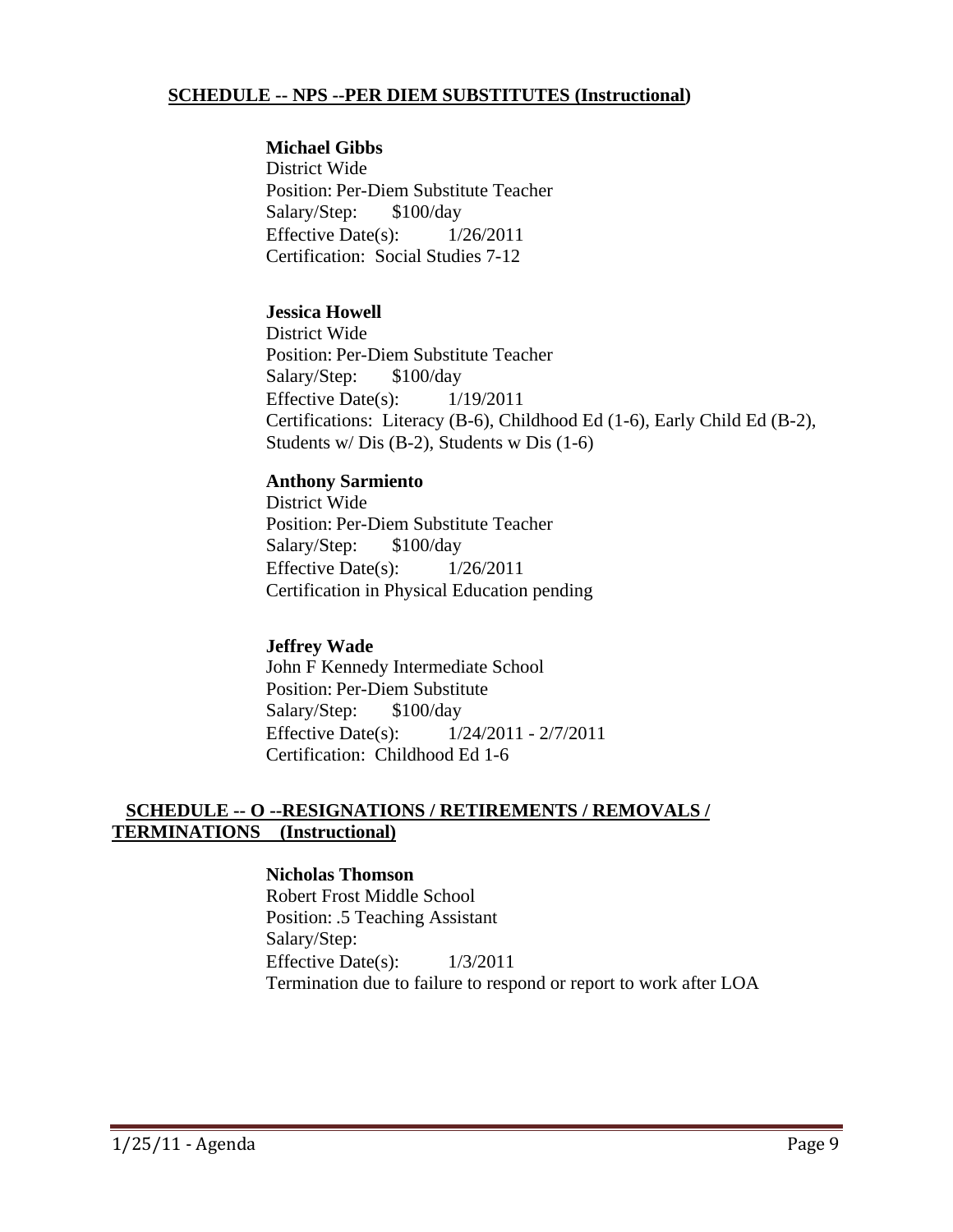## **SCHEDULE -- P --TENURE APPOINTMENTS (Instructional)**

#### **Kara Hanson**

Deer Park High School Position: Psychologist Salary/Step: Effective Date(s): 1/28/2008 - 1/27/2011 Effective Date of Tenure 01/28/11

## **SCHEDULE -- Q --LEAVES OF ABSENCE (Instructional)**

#### **Donna Beza**

May Moore School Position: Elementary Teacher Salary/Step: Effective Date(s): 1/14/2011 - 1/28/2011 Medical Leave of Absence under FMLA

#### **Christine Carr**

John F Kennedy Intermediate School Position: Special Education Teacher Salary/Step: Effective Date(s): 1/10/2011 - 1/31/2011 Paid Leave of Absence under FMLA

## **Barbara Charity**

Deer Park High School Position: Social Worker Salary/Step: Effective Date(s): 2/1/2011 - 3/15/2011 Medical Leave of Absence (FMLA)

#### **Nicole McAdam**

John F Kennedy Intermediate School Position: Elementary Teacher Salary/Step: Effective Date(s): 12/24/2010 - 1/27/2011 Remainder of Sick FMLA

## **Danielle Menig**

Robert Frost Middle School Position: Art Salary/Step: Effective Date(s): 1/15/2011 - 3/25/2011 Child Rearing Leave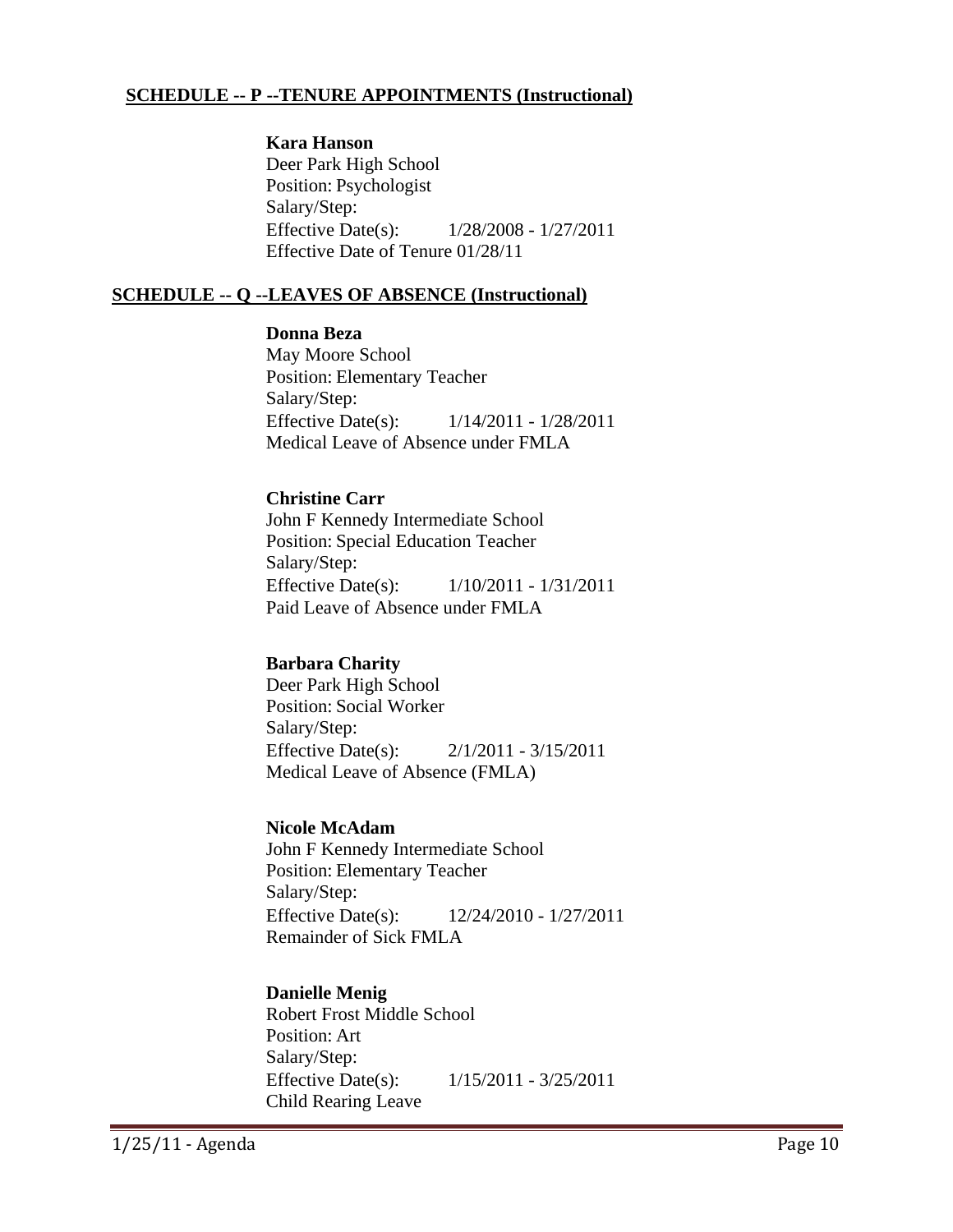#### **Kate Millis**

Robert Frost Middle School Position: Social Worker Salary/Step: Effective Date(s): 12/24/2010 - 1/24/2011 Remainder of FMLA

#### **Alfonsina Sguera**

Deer Park High School Position: World Languages Teacher Salary/Step: Effective Date(s): 1/3/2011 - 4/4/2011 Maternity Sick Leave of Absence (FMLA)

#### **Eileen Tuozzo**

John F Kennedy Intermediate School Position: Elementary Teacher Salary/Step: Effective Date(s): 12/3/2010 - 1/14/2011 CHANGE OF LOA (returning early) Medical FMLA

#### **Debra Wasp**

John F Kennedy Intermediate School Position: Elementary Teacher Salary/Step: Effective Date(s): 1/24/2011 - 2/7/2011 Medical Leave of Absence FMLA

## **SCHEDULE -- TTPA --TEMPORARY ASSIGNMENT (Instructional)**

## **Vincent Amodio**

District Wide Position: After School Special Needs Arts & Crafts Program Teacher Salary/Step: \$32.25/hour Effective Date(s): 1/10/2011 - 2/14/2011

## **Denise Black**

Robert Frost Middle School Position: Mentor Salary/Step: \$1200 Effective Date(s): 1/3/2011 - 6/30/2011 Prorated at \$720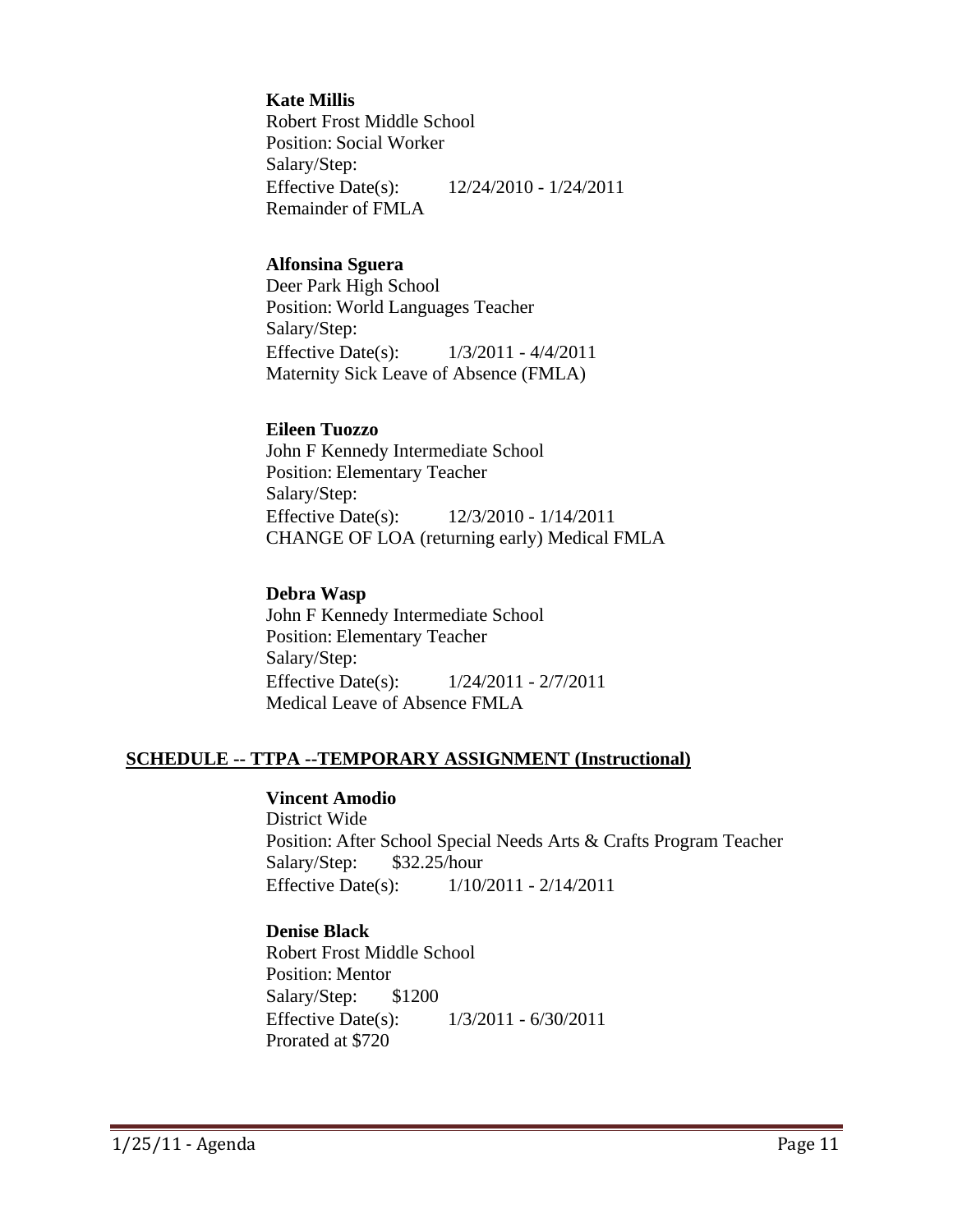#### **Eileen Cullinane**

District Wide Position: After School Special Needs Arts & Crafts Program Teacher Salary/Step: \$32.25/hour Effective Date(s): 1/10/2011 - 2/14/2011

#### **Jonathan Enriquez**

Robert Frost Middle School Position: Coach - Wrestling Salary/Step: \$3,260.25 7 Units Effective Date(s): 1/24/2011 - 3/26/2011

## **Antha Flood**

District Wide Position: After School Special Needs Arts & Crafts Program Teacher Salary/Step: \$32.25/hour Effective Date(s): 1/10/2011 - 2/14/2011

#### **Stanley Patch**

District Wide Position: After School Special Needs Arts & Crafts Program Teacher Salary/Step: \$32.25/hour Effective Date(s): 1/10/2011 - 2/14/2011

## **SCHEDULE 11/BP-711 - SCHEDULE OF BILLS PAYABLE**

| *WORKERS'                            |                      |            |                |
|--------------------------------------|----------------------|------------|----------------|
| COMP.                                | Daily Check Register | 12/7/2010  | \$8,000.55     |
| *WORKERS'                            |                      |            |                |
| COMP.                                | Daily Check Register | 12/22/2010 | \$7,437.66     |
| *WORKERS'                            |                      |            |                |
| <b>COMP</b>                          | Daily Check Register | 1/3/2011   | \$7,627.62     |
| *WORKERS'                            |                      |            |                |
| COMP.                                | Daily Check Register | 1/3/2011   | \$8,233.90     |
| *TRUST &                             |                      |            |                |
| <b>AGENCY</b>                        | #7                   | 1/5/2011   | \$2,930,730.98 |
| *FEDERAL FUND                        | #15                  | 1/5/2011   | \$229,078.48   |
| *GENERAL FUND                        | #17                  | 1/5/2011   | \$8,977,963.20 |
| *SCHOOL LUNCH                        | #8                   | 1/11/2011  | \$150,313.01   |
| *FEDERAL FUND                        | #17                  | 1/11/2011  | \$27,539.33    |
| *GENERAL FUND                        | #20                  | 1/11/2011  | \$1,001,111.34 |
| <b>WORKERS'</b>                      |                      |            |                |
| COMP.                                | Daily Check Register | 1/18/2011  | \$8,365.70     |
| <b>WORKERS'</b>                      |                      |            |                |
| COMP.                                | Daily Check Register | 1/19/2011  | \$8,192.73     |
| RESERVE UNEMPLOYMENT                 | #3                   | 1/25/2011  | \$37,515.46    |
| <b>SCHOOL LUNCH</b>                  | #9                   | 1/25/2011  | \$128,148.34   |
| FEDERAL FUND                         | #19                  | 1/25/2011  | \$15,081.83    |
| <b>GENERAL FUND</b>                  | #22                  | 1/25/2011  | \$1,655,351.40 |
| *Sent to Board for review earlier in |                      |            |                |
| the month                            |                      |            |                |
|                                      |                      |            |                |

1/25/11 - Agenda Page 12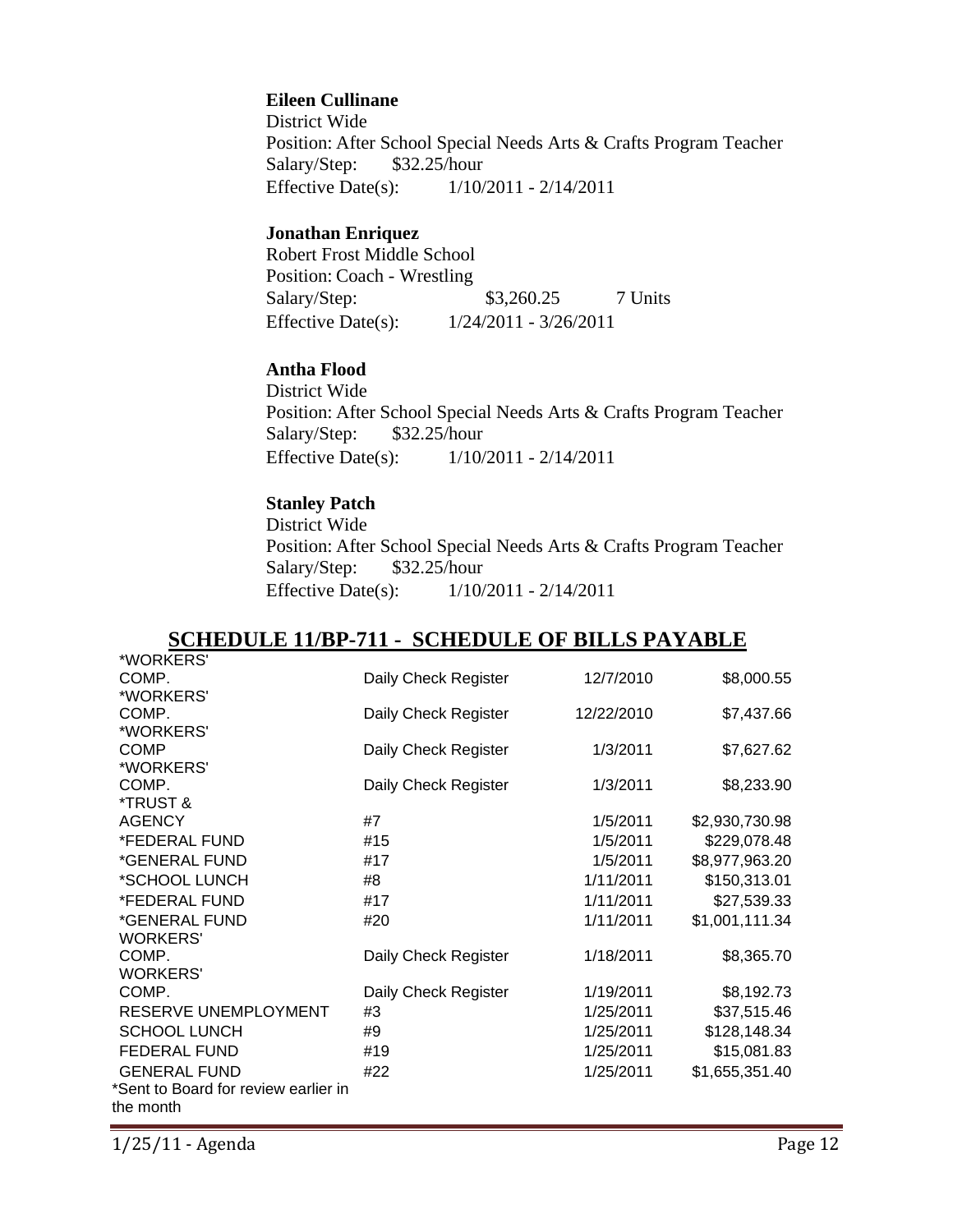# **SCHEDULE 11-E-335 - EXPLANATION OF BUDGETARY TRANSFERS** T9, T10

# **SCHEDULE 10-F-169 - CONTRACT REPORT**

## **SCHEDULE 01-H-11- HOME TEACHING (Reg. & Spec. Ed) – (CONFIDENTIAL)**

# **SCHEDULE 01-S-11 - SPECIAL TRANSPORTATION (CONFIDENTIAL)**

## **SCHEDULE 11-SE-1 - COMMITTEE RECOMMENDATIONS (CONFIDENTIAL)**

# VII. **RECEIPT OF SCHEDULES**

Recommend that the Board of Education approve the following Receipt of Schedules collectively:

# **SCHEDULE 11-A-381 - TREASURERS REPORT**

| <b>Statement of Revenues</b>  | <b>General Fund -</b><br>Federal Fund -<br>School Lunch Fund - | November/December<br>November/December<br>October/November/December |
|-------------------------------|----------------------------------------------------------------|---------------------------------------------------------------------|
| Treasurer's<br>Report -       | December                                                       |                                                                     |
| Cash Flow -                   | November/December                                              |                                                                     |
| Check Listing of<br>Numbers - | December 16, 2010 - January 20, 2011                           |                                                                     |